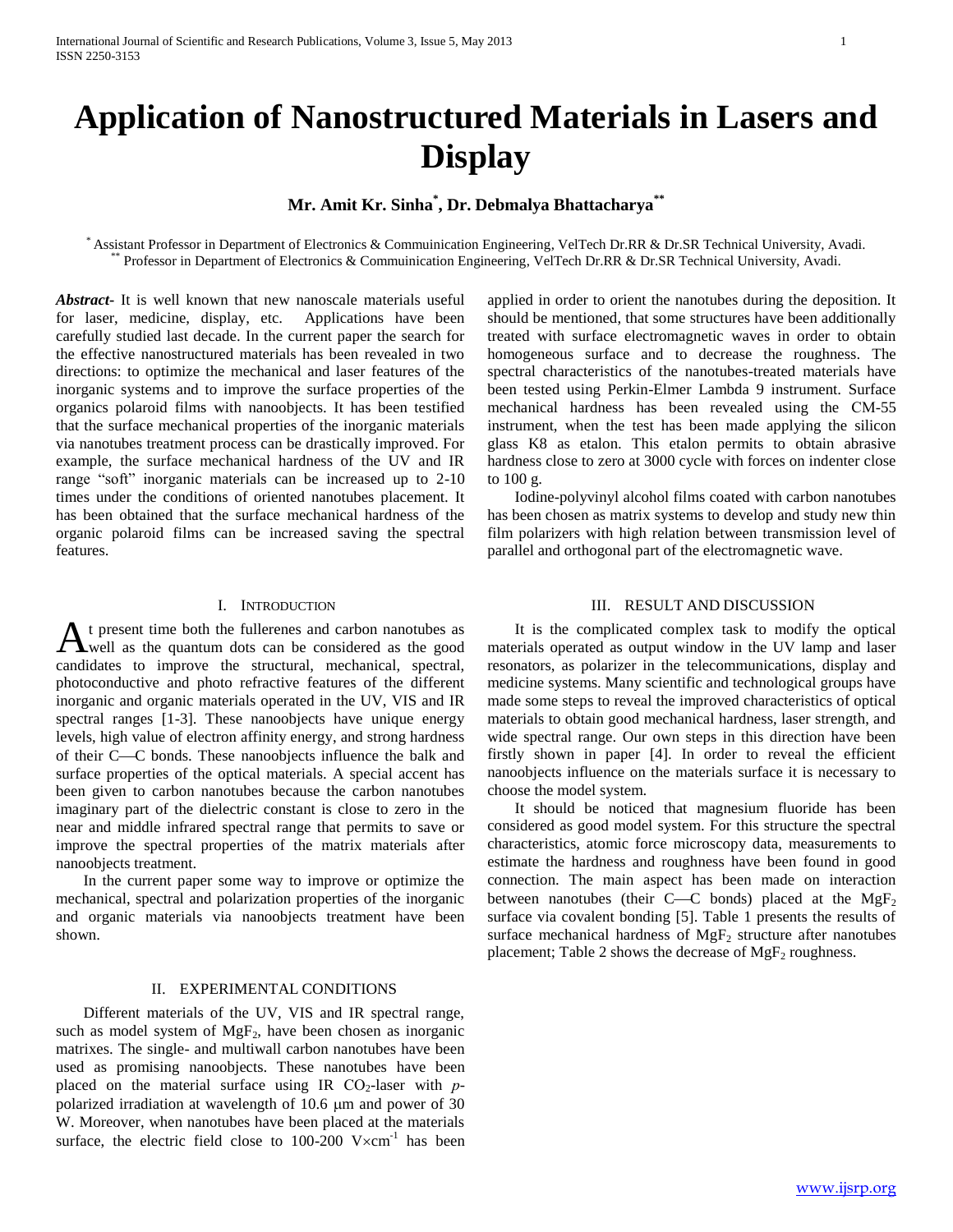| n<br>I<br>л<br>٠<br>۰. |  |
|------------------------|--|
|------------------------|--|

| <b>Structures</b> | Abrasive      | Remarks                  |  |  |
|-------------------|---------------|--------------------------|--|--|
|                   | surface       |                          |  |  |
|                   | hardness      |                          |  |  |
|                   | (number of    |                          |  |  |
|                   | cycles before |                          |  |  |
|                   | visualization |                          |  |  |
|                   | of the powder |                          |  |  |
|                   | from surface) |                          |  |  |
| Pure organic      | 200-400       | CM-55 instrument has     |  |  |
| glasses           | cycles        | been used. The test has  |  |  |
| organic           | 1500-3000     | been made using silicon  |  |  |
| glasses+nan       | cycles        | glass K8 as etalon. This |  |  |
| otubes            |               | etalon permits to obtain |  |  |
| $MgF_2$           | 1000 cycles   | abrasive hardness close  |  |  |
| $MgF_2+nanot$     | 3000 cycles   | to zero at 3000 cycle    |  |  |
| ubes              |               | with forces on indenter  |  |  |
| $MgF_2$ +vertic   | than<br>more  | close to $100$ g.        |  |  |
| ally oriented     | zero hardness |                          |  |  |
| nanotubes         |               |                          |  |  |

 One can see from Table 1 that the nanostructured samples reveal the better surface hardness. For example, after nanotubes placement at the  $MgF_2$  surface, the surface hardness has been better up to 3 times in comparison with sample without nanoobjects. It should be noticed that for the organic glasses this parameter can be increased up to one order of magnitude. Moreover, the roughness of the  $MgF_2$  covered with nanotubes and treated with surface electromagnetic waves has been improved essentially. Really,  $R_a$  and  $S_q$  roughness characteristics have been decreased up to three times. One can see from Table 2 that the deposition of the oriented nanotubes on the materials surface and surface electromagnetic waves treatment decreases the roughness dramatically. Indeed this process is connected with the nature of the pure materials; it depends on the crystalline axis and the defects in the volume of the materials.

 In order to explain observed increase of mechanical hardness we compared the forces and energy to bend and to remove the nanotubes, which can be connected with magnesium fluoride via covalent bond MgC. Thus, the full energy responsible for destruction of the surface with nanotubes should be equal to the sum of  $W_{\text{rem}}$  (energy to remove the layer of nanotubes) and of  $W_{\text{destr}}$ 

 It should be noticed that magnesium fluoride has been considered as good model system. For this structure the spectral characteristics, atomic force microscopy data, measurements to estimate the hardness and roughness have been found in good connection. The main aspect has been made on interaction between nanotubes (their C—C bonds) placed at the  $MgF_2$ surface via covalent bonding [5]. Table 1 presents the results of surface mechanical hardness of  $MgF_2$  structure after nanotubes placement; Table 2 shows the decrease of  $MgF_2$  roughness.

| וחו<br>я |  |
|----------|--|
|----------|--|

| Parame  | Materi  | Roughness | Roughness | Remarks  |
|---------|---------|-----------|-----------|----------|
| ters    | als     | before    | after     |          |
|         |         | nano      | nano      |          |
|         |         | treatment | treatment |          |
| $R_{a}$ | $MgF_2$ | 6.2       | 2.7       | The area |
|         |         |           |           | οf       |
|         |         |           |           | 5000×50  |
|         |         |           |           | 00<br>nm |
|         |         |           |           | has been |
|         |         |           |           | studied  |
|         |         |           |           | via AFM  |
|         |         |           |           | method   |
| $S_q$   | $MgF_2$ | 8.4       | 3.6       | The area |
|         |         |           |           | οf       |
|         |         |           |           | 5000×50  |
|         |         |           |           | 00<br>nm |
|         |         |           |           | has been |
|         |         |           |           | studied  |
|         |         |           |           | via AFM  |
|         |         |           |           | method   |

(energy to destroy the magnesium fluoride surface). Due to the experimental fact that nanotubes covering increases drastically the surface hardness of MgF<sub>2</sub> [5], the values of  $W_{\text{rem}}$  and  $W_{\text{destr}}$ can be close to each other. Under the conditions of the applied forces parallel to the surface, in order to remove the nanotubes from  $MgF_2$  surface, firstly, one should bend these nanotubes, and secondly, remove these nanotubes. In this case  $W_{\text{rem}}$  are consisted of *W*<sub>elast</sub> (elasticity energy of nanotube) plus *W*<sub>MgC</sub> (energy to destroy the covalent MgC binding). The energy of elasticity can be estimated as follow:

 $W_{\text{elast}} = F^2_{\text{rem}} \times L^3 / 6E \times I$  (1) where  $E=1.5$  TP  $[3,6]$  is the modulus of elasticity,  $I = \pi \cdot r^3 \cdot \Delta r$  is the inertion moment of the nanotube cross section at its wall thickness  $\Delta r$ =0.34 nm,  $r$ =4 nm; and *L*=50 nm is the nanotube length. The force  $F_{\text{rem}}$  can be estimated as follows:

$$
F_{\text{rem}} = F_{\text{MgC}} \times 2r/L,
$$
  
where  $F_{\text{MgC}}$  is close to 2 *nN*. (2)

 Based on our calculation we should say that in order to broke the relief with nanotubes, we should firstly bend the nanotubes with energy that is 5 times more than the one, which can be applied to simply remove the nanotubes from surface after the destroying MgC binding. This fact is in good connection with the experimental results.

 This calculation can be used to explain the results of dramatically increased mechanical surface hardness of the  $MgF_2$ covered with nanotubes. The experimental data testified that the surface mechanical hardness of  $MgF_2$  materials covered with nanotubes can be compared with the hardness of etalon based on silicon glass K8.

 As a result of this process, the refractive index can be modified which explains the increase in transparency in the UV. Moreover, the spectral range saving or increasing in the IR range can be explained based on the fact that the imaginary part of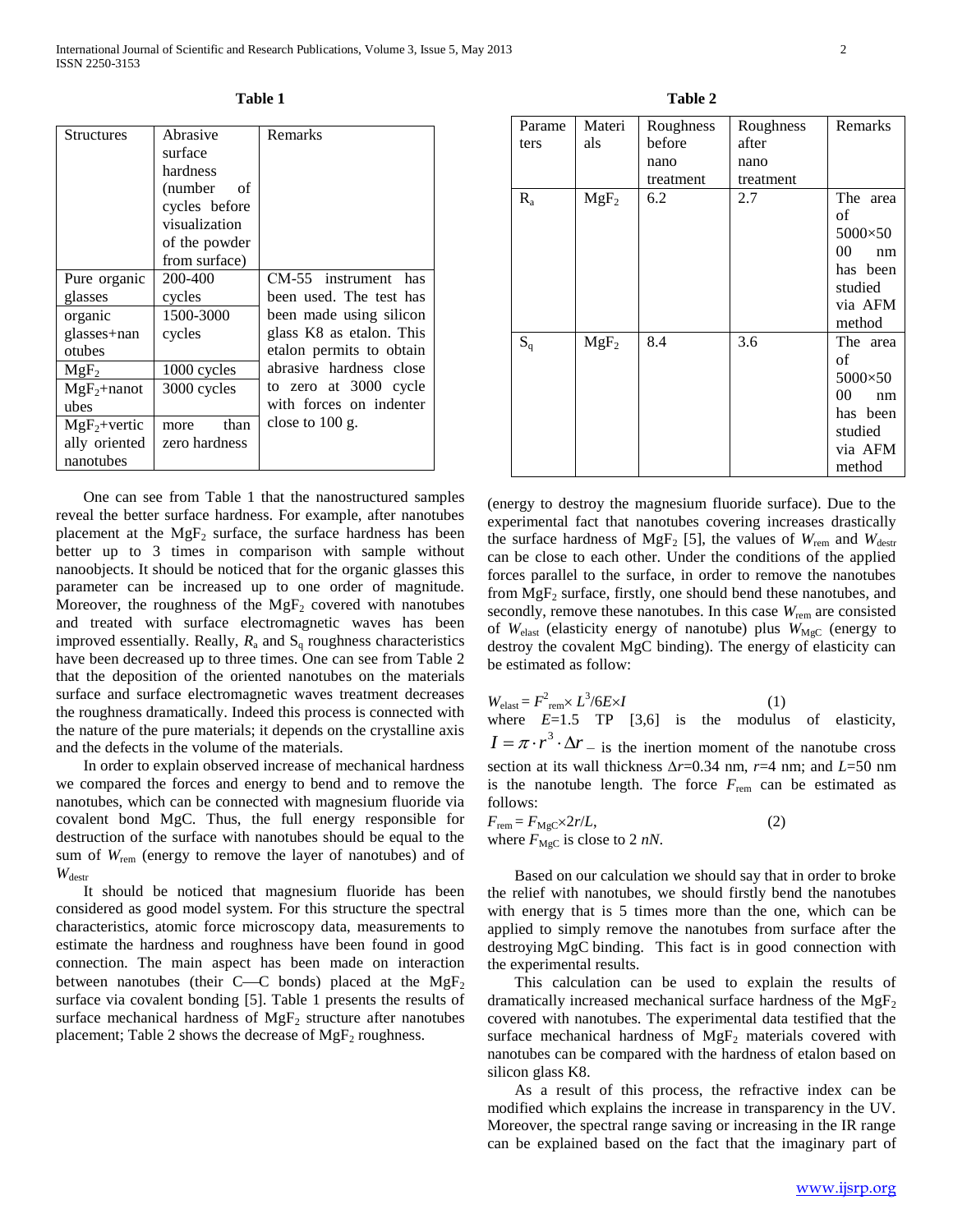dielectric constant of carbon nanotubes, which is responsible for the absorption of the nanoobjects, is minimum (close to zero) in the IR range. The UV-VIS and near IR-spectra of the magnesium fluoride is shown in Fig. 1.



## **Fig.1. UV-VIS-near IR spectra of MgF<sup>2</sup> before (curve 1) and after single wall nanotubes deposition (curve 2). The thickness of the sample close to 2 mm.**

 It should be noticed that the drastic increase in the transparency at wavelength of 126 nm has been observed. Really, for the 5 units of  $MgF_2$  sample, the transparency  $T$  has been changed after nanotubes deposition as follows: sample №1. *T*= 61.8% → *T*=66.6%l №2. *T*=63.6% → *T*=69%; №3. *T*=54.5% → *T*=65.8%; №4. *T*=58.1% → *T*=67.5%; №5. *T*=50.9% →*T*=65%.

 Regarding polarizers based on iodine-polyvinyl alcohol thin films, one can say that we have obtain increase of transmission for parallel light component and good relation between transmittance of parallel and orthogonal light component. The results are shown in Fig.2.



## **Fig.2. Dependence of transmittance on wave length for parallel (curve 1 and 2) and orthogonal (curve 3 and 4) components of electromagnetic wave. Curves 1 and 3 correspond to non-treated polarizer films; curves 2 and 4 connected with polarizer films covered by carbon nanotubes.**

 Analyzing results, it should be notices that the transmittance of the parallel component of the electromagnetic wave can be increased up to 2-5% in the VIS spectral range. It can be explained via small value of refractive index of nanotubes that is close to 1.1. This process decreases the Fresnel loses from one and second polarizer film surfaces. Really, the refractive index of the polyvinyl matrix structure is located in the range of 1.49- 1.53. Let us to choose the middle value close to 1.5. The Fresnel loses from one pure surface can be calculated as follow:

 $(n-1)^{2}/(n+1)^{2} = (1.5-1)^{2}/(1.5+1)^{2} = 0.04$ , thus 4% from one surface and approximately  $\sim 8\%$  from two pure surfaces.

 After nanotubes placement on the films surfaces the Fresnel loses can be:

 $(n-1)^{2}/(n+1)^{2} = (1.1-1)^{2}/(1.1+1)^{2} = 0.00226$ , thus 0.2% from one surface and approximately ~0.4% from two nanotubes-treated surfaces.

 Thus, it permits to develop the effective nanotubes coating with eliminated interface between matrix structure and coating with effective value of refractive index.

 It should be mentioned that saving or improving the spectral range, the mechanical hardness of the polaroid films increases that provokes to use nanotreatment process instead famous lamination one. That can be useful in spatial light modulator technique and to optimize the display elements [7] operated in the crossed polarizers.

## IV. CONCLUTION

 In conclusion, the influence of the nanoobjects based on carbon nanotubes on mechanical, spectral and polarization features of some model optical materials have been shown The dramatic increase of surface mechanical hardness has been observed via nanotubes placement under condition of spectral range saving or improvement. As the result of this investigation, new area of applications of the nanoobjects-treated materials can be found in the optoelectronics and laser optics, for example, for development of transparent UV and IR window, for gas storage and solar energy accumulation, as well as in telecommunications systems and in display and medicine.

## ACKNOWLEDGEMENT

 The authors would like to thank their colleagues, namely, Dr.G.S Rao, Professor in ECE Department Vel Tech University and Prof. Ranganathan (Institute of Chemical Physics, Vel Tech Avadi), for their help in this study.

#### **REFERENCES**

- [1] Krätschmer W, Lamb LD, Fostiropoulos K: "Solid C<sub>60</sub>: a new form of carbon". Nature 1990 347 354.
- [2] Robertson J: "Realistic applications of CNTs". Materialtoday 2004 Oct**.** 46.
- [3] Pul Ch., Owns F. Nanotechnology, Technosphere: Moscow 2007; 119 pp.
- [4] Kamanina NV, Vasilyev PYa, Studeonov VI, Usanov YuE: "Hardness increasing of transparent conducting materials and of IR soft materials using nanotechnology". Optical Zhournal 2008 75 (1) 83.
- [5] Kamanina NV, Vasilyev PYa, Studeonov VI: "Nanotechnology application in optics: about possible transparency increasing and mechanical hardness improvement of materials in UV and IR spectral range". Optical Zhournal 2008 75 (12) 57.
- [6] Namilae S, Chandra N, Shet C: "Mechanical behavior of functionalized nanotubes". Chem. Phys. Lett. 2004 387 247.